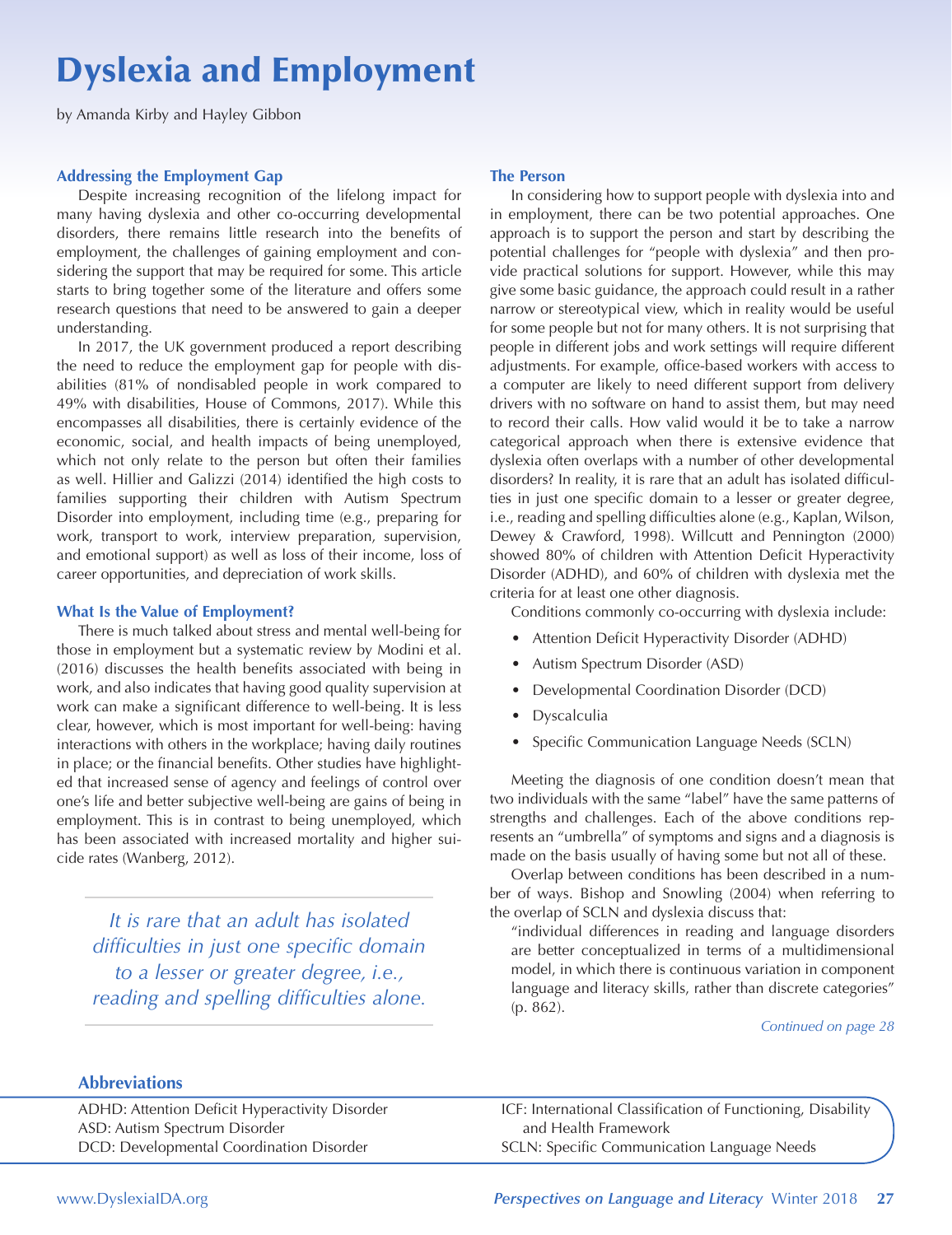# Dyslexia and Employment *continued from page 27*

Other terms used to represent this include spectra, diversity, divergence, specific learning difficulties, (neuro)developmental disorders, and learning differences. Therefore, it is unlikely that an adult with dyslexia will have *only* literacy-based challenges. In addition to the variability beneath these terms, research also shows that anxiety and depression co-occur often with some developmental disorders such as DCD (Kirby, Williams, Thomas, & Hill, 2013). Interestingly, one study using a computerized profiling system *[\(www.doitprofiler.com](http://www.doitprofiler.com))* to screen 2,900 unemployed people to identify their potential barriers in gaining employment found that 65% of those reporting having a diagnosis of dyslexia also reported anxiety, depression, or panic attacks (Kirby & Smythe, 2017).

*The challenges and support needs for each person will vary depending the profile of the person in the context of their lives (in home and work settings) and may change over time.*

In reality, the challenges and support needs for each person will vary depending the profile of the person in the context of their lives (in home and work settings) and may change over time. Moving from the more "relaxed" hours of university or college life to set working hours, which may include having to commute, adds a further dimension and demand to each day. In addition to this, there will be home demands, along with maintaining social and close relationships. For some this can cumulatively become the reason for the "straw that breaks the camel's back." It may not be one specific thing, such as increase in work demands or a personal event, but a number of elements that collide and cause a person to fall out of employment.

## **The Person and Their Environment**

De Beer, Engels, Heerkens and van der Klink (2014) completed a systematic review of the literature relating to dyslexia and employment and used the International Classification of Functioning, Disability and Health Framework (ICF) in the context of employment (World Health Organization, 2001). This framework is increasingly being used across many conditions and takes a biopsychosocial approach in considering the person in the context of his or her environment.

This review categorized the research papers into work that had considered:

- *"Mental functions* with factors like feelings and emotions about dyslexia;
- *Activities* like reading or writing/spelling; *participation* with factors like acquiring and keeping a job;
- *Social relationships at work* where the attitudes and support of the employer and co-workers are important;
- *Working conditions* with factors like the availability of assistive technology and accommodations on the job; and
- *Personal factors* like self-disclosure and coping strategies" (p. 1).

They concluded from the review that the impact of dyslexia increases over the life course, including in the context of work. As a result, de Beer et al. (2014) expanded the ICF model to include environment as one interacting factor. The *work-related environmental factors*, as areas to consider, include: employment; social relationships; task contents; and other working conditions, including legislation. Key conclusions from the review were that there were continuing difficulties with reading, writing, and spelling, which doesn't seem that surprising. Another conclusion was the recognition that mental well-being challenges were noted a number of times in the papers that had been reviewed as being an issue for adults with dyslexia. However, there were also three positive emotions mentioned, and these were: "amount of passion"; "feelings of accomplishment" and "sense of strength" (p. 16). One practical finding was that the use of assistive technology for communication did positively influence work participation. However, attitudes by others to the disclosure of dyslexia were not always positively received. Knowing how to positively disclose (and deciding when and to whom to do so) may not be a skill that has been either discussed or taught and possibly could be practiced while still in education. Gaining appropriate support and understanding at the start of employment is undoubtedly better than waiting to the point where there are misunderstandings and work challenges leading to potential dismissal. Disclosure allows for a dialogue to occur. For the employer, it is also important to have a clear and shared discussion with the employee about who should be informed of the disclosure and what has been agreed to avoid discord and lack of trust.

*Knowing how to positively disclose (and deciding when and to whom to do so) may not be a skill that has been either discussed or taught and possibly could be practiced while still in education.*

For some, starting any new job can re-awaken feelings they may have had when in school or entering higher education of wondering whether they will be able to cope in a new and often unfamiliar setting or being "found out." The person may arrive with lower levels of self-esteem and be more sensitive to criticism. Line managers may be also concerned about how to provide adjustments. Bewley and George (2016) state that often support is given initially but then fades quickly despite a potential changing landscape for work. Thus there is a need for ongoing and regular review.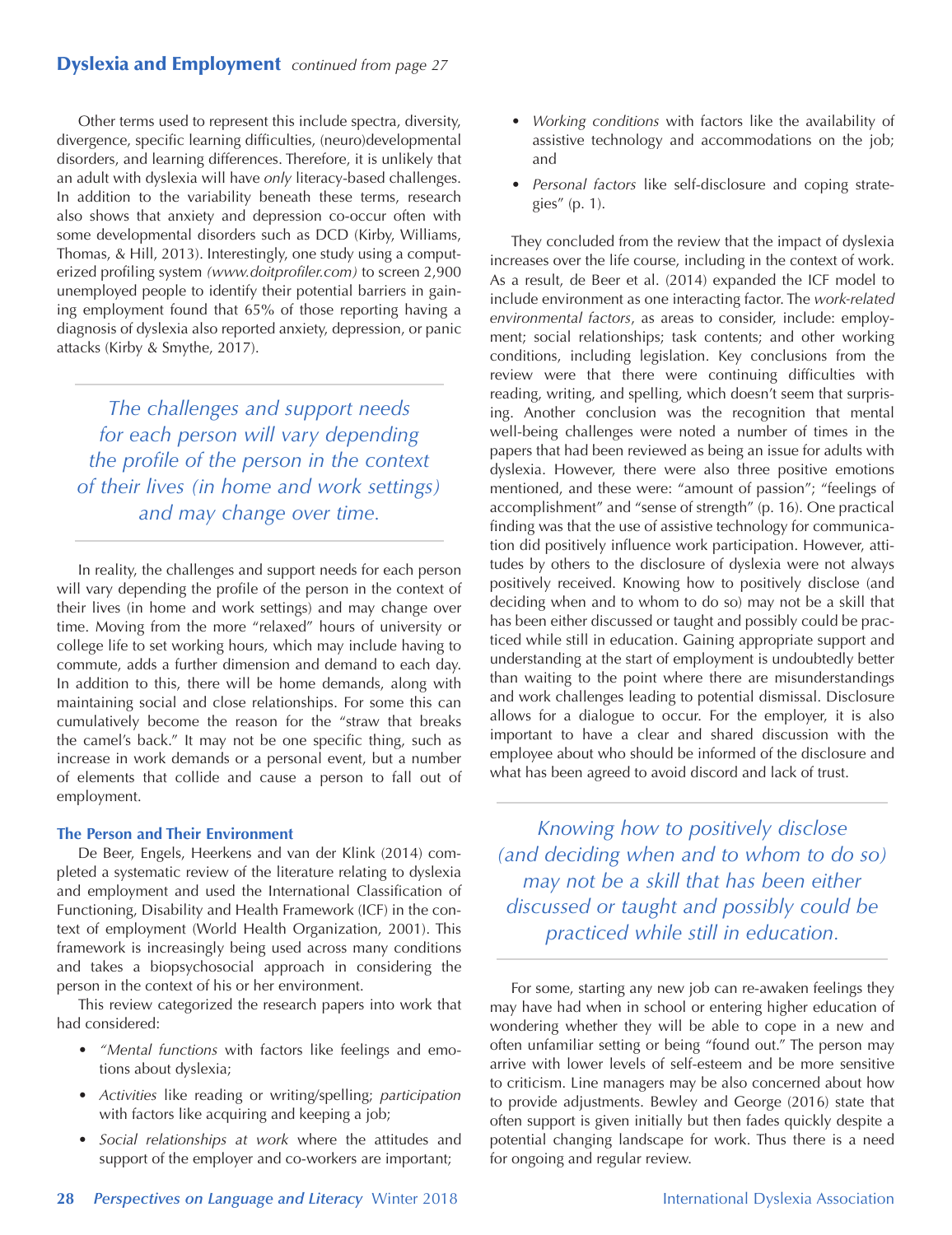It can be very easy to demonstrate a negative picture and describe all of the challenges that someone with dyslexia and other developmental disorders such as ASD has. This can be off-putting for employers who may also lack confidence and knowledge in how to make reasonable adjustments or even to start a conversation.

A review by de Beer and colleagues (2014) found there was a wage gap between those with dyslexia and those without. This has also been shown with individuals with ASD who are employed (Wilczynski, Trammell, & Clarke, 2013). Research has shown the meaningfulness of employment is at times questionable if it tends to be in low paid jobs with limited working hours, and if in jobs that are well below the individual's level of education and expertise (Holwerda, van der Klink, Groothoff, & Brouwer, 2012). The review by de Beer et al. (2014) mainly addressed challenges and took a biopsychosocial approach; there was less focus about what could be done to potentially adjust the work environment.

In the UK there is a legal obligation under the Equality Act (2010) for employers to recognize the needs of individuals who meet the criteria as having a disability and to ensure the employer puts in place reasonable adjustments and not to have discriminatory practices. In the U.S., section 503 of the Rehabilitation Act of 1973, updated in 2014, prohibits federal contractors and subcontractors from discriminating against and requires affirmative action for qualified individuals with disabilities in all aspects of employment. An individual is classified as "disabled" under the Equality Act (2010) if they have a physical or mental impairment that has a substantial and longterm negative effect on their ability to perform normal daily activities. A timely question is *what does substantial and longterm mean*? "Substantial" is more than minor or trivial (e.g., it takes much longer than it usually would to complete a daily task like getting dressed). Long-term means 12 months or more (e.g., someone with ASD). Employers must make reasonable adjustments to make sure disabled workers (including contract workers, trainees, apprentices, and business partners) are not seriously disadvantaged when doing their jobs.

On a practical level this could include:

- Making reasonable adjustments in the recruitment process (e.g., avoiding having handwritten cover letters);
- Offering alternative ways of doing tasks or operating (e.g., allowing someone with ASD to have their own desk instead of "hot desking," i.e., moving from one desk to another and not having their own protected work space.
- Making physical changes (e.g., using an audio-visual fire alarm for a deaf person);
- Changing equipment (e.g., providing a tablet/smart phone to record information in meetings rather than having to handwrite notes);
- Allowing employees who become disabled to make a phased return to work (e.g., working flexible hours or part time if returning with a mental health challenge); and/or
- Offering employees training opportunities, recreation, and refreshment facilities.

Granted, the types of challenges that dyslexic employees face within the workplace will differ depending on both individual and situational variances. That said, common challenges include "time management, organisation, planning, structuring written communication and presenting information" (Beetham & Okhai, 2017, p. 59).

*In situations where challenges affect the employee's ability to meet deadlines and produce work to a required standard, employers with a lack of knowledge about dyslexia could misinterpret this as a performance concern.*

In situations where these challenges affect the employee's ability to meet deadlines and produce work to a required standard, employers with a lack of knowledge about dyslexia could misinterpret this as a performance concern and may mistakenly initiate a formal performance management procedure rather than signposting, or indicating to the employee sources of information and ways to be screened or assessed, for dyslexia. A number of general strategies that could be considered by employers include:

- Awareness training for staff;
- Training for line managers to understand how to provide appropriate support;
- Development of policies and procedures to ensure jobs are advertised fairly and interview and induction processes are not biased against the person with dyslexia and other developmental disorders;
- Use of workplace champions to promote inclusion and demonstrate success at all levels;
- Setting of support networks within the organization;
- Having peer support mentors to provide ad hoc support;
- Offering accessible application processes;
- Ensuring interview processes are fair.

Specific strategies could include:

- Offering an extended induction phase;
- Shared information plans on agreed adjustments between the employer and employee;
- Options for flexible working hours or work settings;
- IT adaptations including software and hardware; and
- Regular short review meetings to monitor progress.

More research work is still required to explore potential barriers to success of the above approaches.

*Continued on page 30*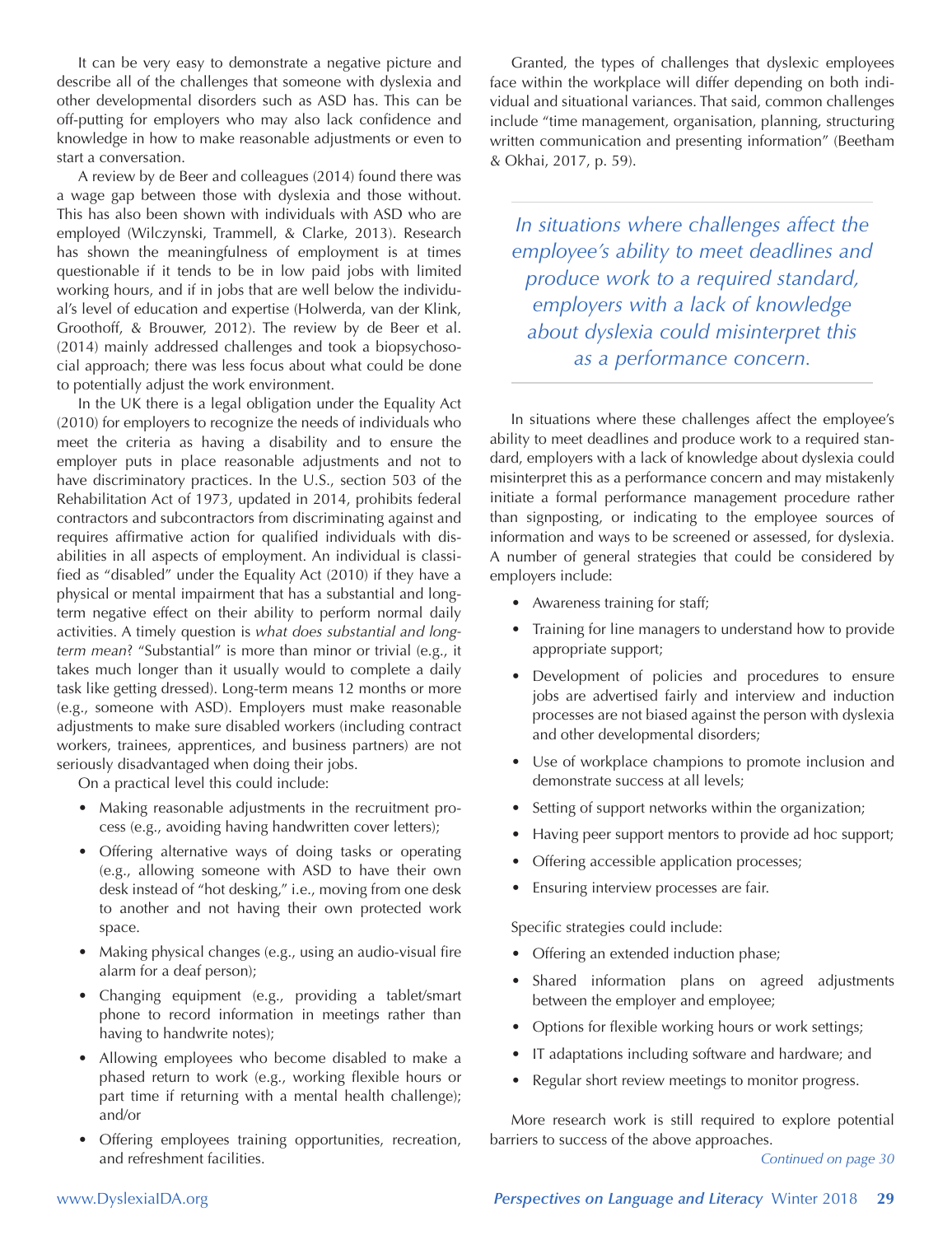## **Flexible Approaches to Working Practices**

If individuals with dyslexia and other related conditions have increased risk of stress and anxiety, could flexible working practices be a good option for some? Workplace flexibility refers to "the ability of workers to make choices influencing when, where, and for how long they engage in work-related tasks" (Hill et al., 2008, p. 152). This definition draws attention to two separate domains of workplace flexibility: first, spatial flexibility referring to the location of work, demonstrated through work arrangements such as home-working (also known as telecommuting or teleworking) and remote work; and second, temporal flexibility, which refers to worker choice regarding the distribution of worked hours.

Over recent years there has been a growing interest in the potential health implications of workplace flexibility more generally. Advocates suggest that workplace flexibility contributes to better health, in part because it helps workers better balance their work and family lives (Corporate Voices for Working Families & WFD Consulting, 2005; Halpern, 2005) and enables workers to maintain healthier lifestyles (Grzywacz, Casey, & Jones, 2007). In one particular study, Grzywacz, Carlson and Shulkin (2008) investigated the impact of perceived schedule (i.e., temporal) flexibility on employee stress from a health perspective. Using data from several businesses across a variety of industries, their study tested associations between employee participation in formal flexible work arrangements, perceived flexibility, and stress and burnout. Findings revealed that stress and burnout were lower for those engaged in all types of formal flexible arrangements. In fact, 30–50% of observed differences were noted between workers engaged in flexitime (either alone or combined with compressed work weeks) relative to those not engaged in formal flexible arrangements. These results provide evidence, therefore, that supports advocates' calls for employers to expand flexible arrangements, particularly flexitime. In a more recent systematic review of the literature, findings also from Joyce, Pabayo, Critchley and Bambra (2010) suggest that flexible working interventions that increase worker control and choice such as self-scheduling are likely to have a positive effect on employee health outcomes.

*Over recent years there has been a growing interest in the potential health implications of workplace flexibility.*

If flexible working arrangements have been shown to result in improved health outcomes for typically developing populations, the size of the effect could potentially be even greater for neurodiverse groups who face more daily difficulties and have additional barriers to overcome and greater risks of stress and the impact on mental well-being. For some, the over-stimulating workplace may hamper their ability to be successful. Giving options of working from a quieter space or from home may be one way in which businesses could support individuals.

At the present time there are limited studies exploring the potential options for flexible working and what is optimal for different neurodiverse groups of people. More research needs to take place to explore this. For some, remote working may be a panacea and offer new job opportunities such as providing IT services from home, but for others this may increase feelings of loneliness and social isolation.

In a recent Advisory Conciliation and Arbitration Service document, "*Neurodiversity at Work,"* Bewley and George (2016) make an important point in employing people with neurodiverse populations. They state that there has been a move to engage generalists who can move flexibly from task to task and this approach may be disadvantageous to someone who has a narrower but deeper set of skills that, if harnessed, can be of benefit to a team.

Holwerda, van der Klink, Groothoff and Brouwer (2012) have suggested that negative views towards people with developmental disorders such as ASD may well be why there are lower expectations and poorer work outcomes as there has been overemphasis on impairment and social deficits instead of strengths and expertise. Perhaps to encourage employers to actively employ people with a neurodiverse profile, there is a need for a positive "marketing" approach. Interestingly, some employers are starting to see that encouraging a diverse work force may actually confer a business advantage as this may offer the potential for novel approaches and/or solutions to challenges. A recent Harvard Business Review article titled "Neurodiversity—a competitive advantage" (Austin & Pisano, 2017) cited companies, including Microsoft, Deloitte, IBM and Ford, that see the benefits in employing people with neurodiverse profiles. Indeed, Government Communications Headquarters in the UK has been actively recruiting people with dyslexia and Developmental Co-ordination Disorder as spies ("Dyslexia and me," 2016).

In order for employers to feel more confident supporting people with dyslexia and other co-occurring conditions, there is a need to have some knowledge and confidence of the conditions and some practical understanding of how to make adjustments and not be in fear of having a conversation with the employees. In the UK, there are several initiatives starting to make some headway, including some specialist recruitment agencies matching the needs of the employer with the talents of the candidates and providing some initial onsite support to smooth interview and induction processes.

The UK government, in trying to address the gap in employment for people with all disabilities, has supported work from a group of organizations and voluntary sector bodies working in this specific area. As a result of this, a new website has been launched with freely available information for employers about a range of neurodiverse conditions and provides practical guidance on topics on employment support *[\(www.neurodiversityemployment.org.uk\)](http://www.neurodiversityemployment.org.uk)*. The website also has information for individuals applying for jobs, including advice relating to positive disclosure.